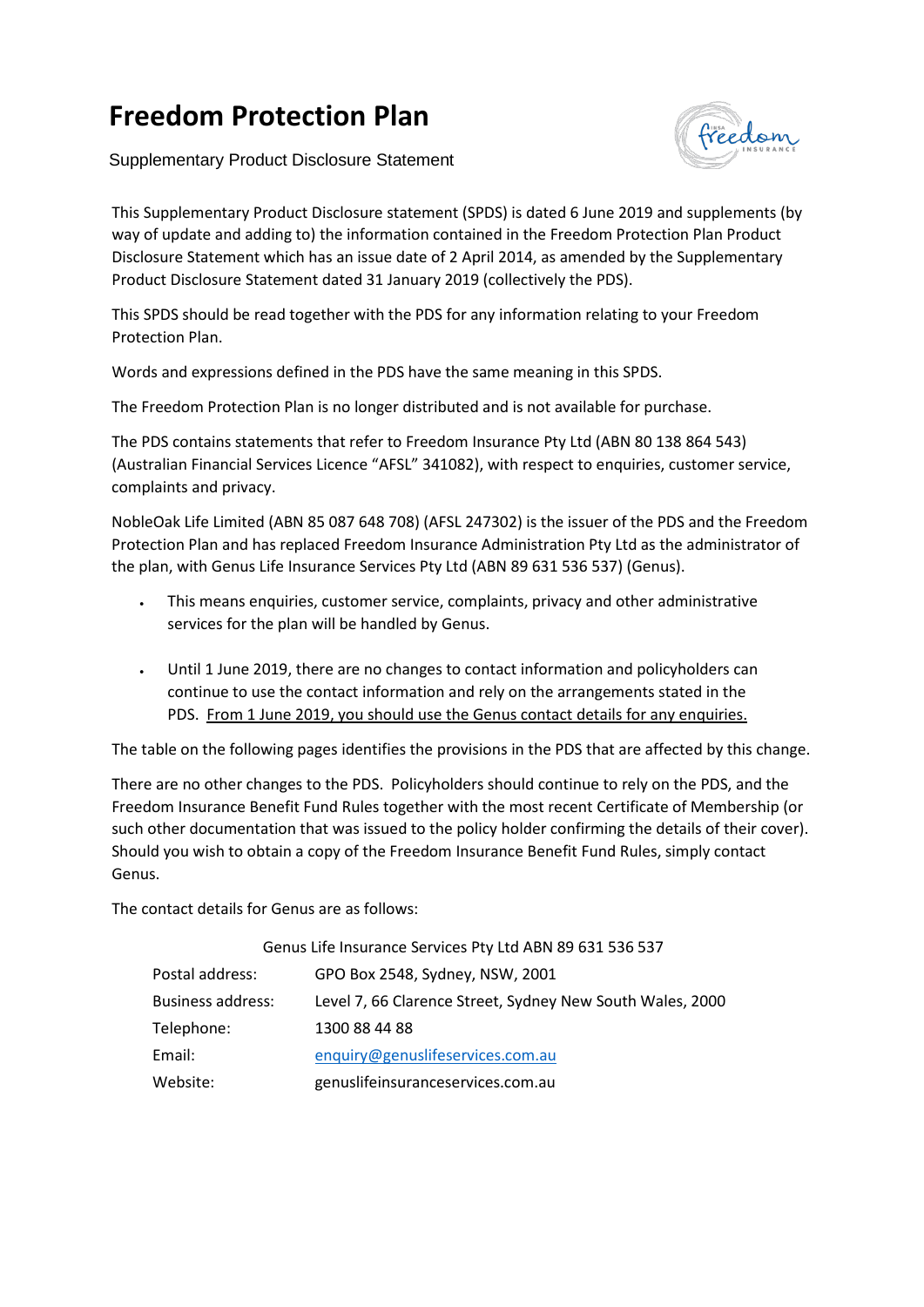| Page           | <b>Section title</b>                                                       | <b>PDS Statement</b>                                                                                                                                                                                                                                                                                                                                                                                                                                                                                                                                                                                                                                                                                                                                                                                                                     |  |  |  |
|----------------|----------------------------------------------------------------------------|------------------------------------------------------------------------------------------------------------------------------------------------------------------------------------------------------------------------------------------------------------------------------------------------------------------------------------------------------------------------------------------------------------------------------------------------------------------------------------------------------------------------------------------------------------------------------------------------------------------------------------------------------------------------------------------------------------------------------------------------------------------------------------------------------------------------------------------|--|--|--|
|                | Description of Freedom Insurance                                           |                                                                                                                                                                                                                                                                                                                                                                                                                                                                                                                                                                                                                                                                                                                                                                                                                                          |  |  |  |
| 3              | About Freedom insurance                                                    | Freedom Protection Plan is distributed exclusively by Freedom<br>$\bullet$<br>Insurance Pty Ltd (ABN 80 138 864 543) (AFSL 341082) and its<br>representatives.<br>Freedom Insurance's objective is to provide customers with<br>$\bullet$<br>convenient access to affordable life insurance protection with<br>a focus on providing a simple, understandable offer that<br>allows customers to make an informed decision on their need<br>for protection.<br>Freedom Insurance is a 100% Australian owned specialist risk<br>$\bullet$<br>insurance business that holds an Australian Financial Services<br>Licence issued by the Australian Securities and Investment<br>Commission (ASIC).<br>Freedom Insurance does not underwrite or in any way<br>$\bullet$<br>guarantee the benefits payable under the Freedom Protection<br>Plan. |  |  |  |
| Enquiries      |                                                                            |                                                                                                                                                                                                                                                                                                                                                                                                                                                                                                                                                                                                                                                                                                                                                                                                                                          |  |  |  |
| $\overline{2}$ | About this Document                                                        | Should you wish to obtain a copy of the Freedom Insurance Benefit<br>Fund Rules, simply call Freedom Insurance on 1300 88 44 88.                                                                                                                                                                                                                                                                                                                                                                                                                                                                                                                                                                                                                                                                                                         |  |  |  |
| 3              | Enquiries                                                                  | All enquiries regarding the Freedom Protection Plan should be<br>directed to Freedom Insurance on 1300 88 44 88.                                                                                                                                                                                                                                                                                                                                                                                                                                                                                                                                                                                                                                                                                                                         |  |  |  |
| 8              | <b>Benefits Options</b>                                                    | Importantly, Freedom Insurance will be able to assist you with all<br>matters regarding the benefit combinations that are available as<br>well as the eligibility requirements for each of those benefits.                                                                                                                                                                                                                                                                                                                                                                                                                                                                                                                                                                                                                               |  |  |  |
| 23             | <b>Your Premiums</b>                                                       | The amount of your premium (or the instalment premium) will be<br>provided to you by Freedom Insurance at the time that you apply<br>for cover and will otherwise be notified to you as it changes<br>throughout the life of your Plan.                                                                                                                                                                                                                                                                                                                                                                                                                                                                                                                                                                                                  |  |  |  |
| 23             | Your Premiums - Payment<br>Due Date                                        | Freedom Insurance will be able to help you select a suitable billing<br>date that is within the range of dates that we permit.                                                                                                                                                                                                                                                                                                                                                                                                                                                                                                                                                                                                                                                                                                           |  |  |  |
| 27             | Benefit Payments and<br>Beneficiaries - Nominating<br><b>Beneficiaries</b> | For details on how to nominate a beneficiary, please call Freedom<br>Insurance on 1300 88 44 88.                                                                                                                                                                                                                                                                                                                                                                                                                                                                                                                                                                                                                                                                                                                                         |  |  |  |
| 28             | Applying for Cover                                                         | After satisfying yourself that you would like to obtain the valuable<br>cover provided by the Freedom Protection Plan, you can apply over<br>the telephone simply by calling Freedom Insurance.                                                                                                                                                                                                                                                                                                                                                                                                                                                                                                                                                                                                                                          |  |  |  |
| 30             | Your Cover - When Your<br><b>Cover Starts</b>                              | You should always check any documentation sent to you and<br>contact Freedom Insurance immediately if any anything needs<br>correcting.                                                                                                                                                                                                                                                                                                                                                                                                                                                                                                                                                                                                                                                                                                  |  |  |  |
| 33             | Claims - Making a Claim                                                    | If you or your legal representative wish to make a claim, please call<br>Freedom Insurance on 1300 88 44 88. Freedom Insurance will<br>inform you of our requirements and assist you through the claim<br>process.                                                                                                                                                                                                                                                                                                                                                                                                                                                                                                                                                                                                                       |  |  |  |
| 35             | Other Important                                                            | It is essential that you tell Freedom Insurance of any change in your                                                                                                                                                                                                                                                                                                                                                                                                                                                                                                                                                                                                                                                                                                                                                                    |  |  |  |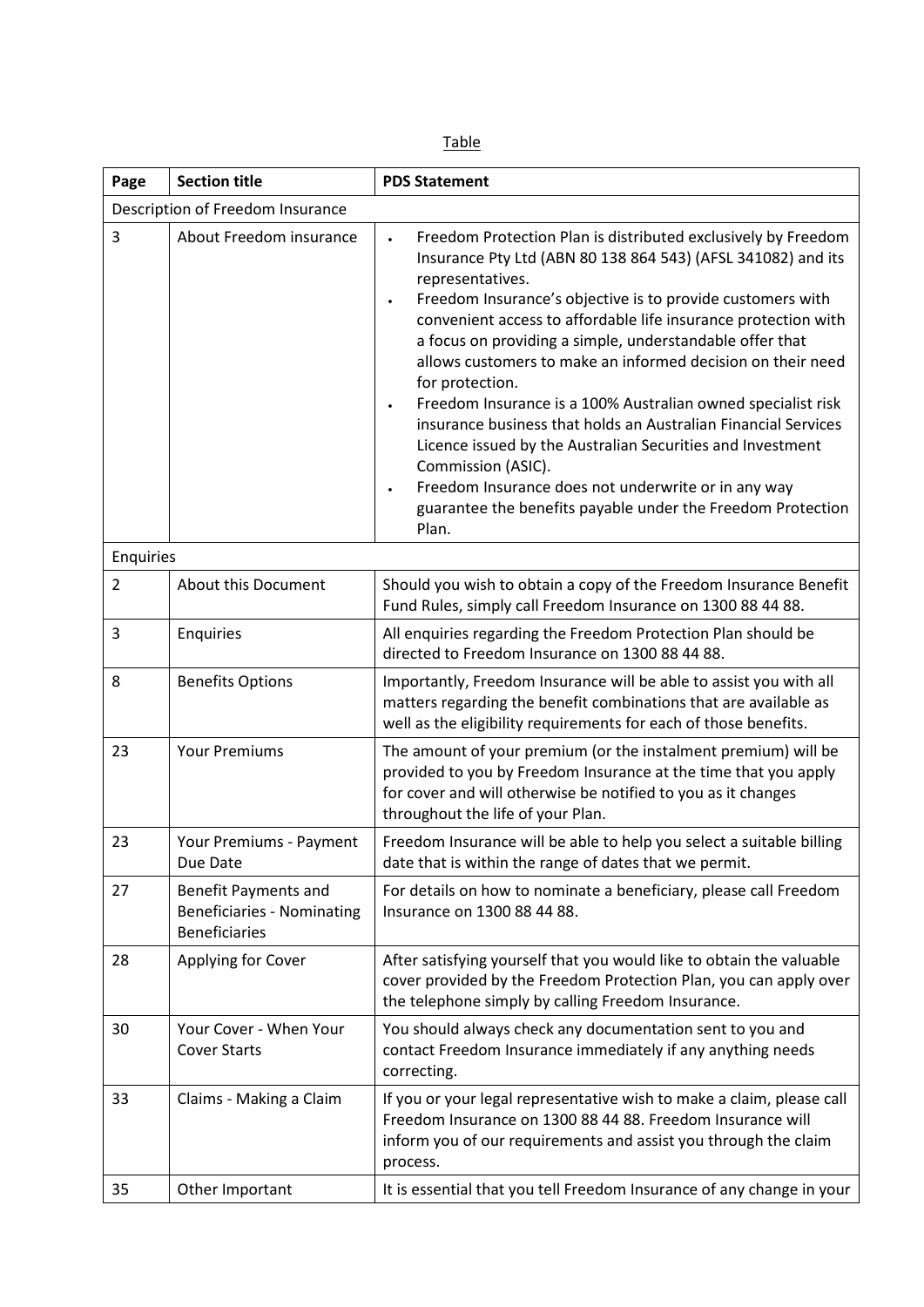| Page         | <b>Section title</b>                                      | <b>PDS Statement</b>                                                                                                                                                                                                                                                                                                                                                                                                                                                                                                                     |
|--------------|-----------------------------------------------------------|------------------------------------------------------------------------------------------------------------------------------------------------------------------------------------------------------------------------------------------------------------------------------------------------------------------------------------------------------------------------------------------------------------------------------------------------------------------------------------------------------------------------------------------|
|              | Information -<br>Correspondence                           | postal or email addresses.                                                                                                                                                                                                                                                                                                                                                                                                                                                                                                               |
|              | <b>Customer service</b>                                   |                                                                                                                                                                                                                                                                                                                                                                                                                                                                                                                                          |
| 36           | <b>Customer Service -</b><br>Contacting us                | All enquiries regarding the Freedom Protection Plan should be<br>directed to Freedom Insurance.<br>Phone 1300 88 44 88<br>9.00 am to 6.00 pm (Sydney time)<br>Monday to Friday<br>Full contact details are set out on the back cover of this PDS.                                                                                                                                                                                                                                                                                        |
| 37           | <b>Customer Service -</b><br><b>Changes To Your Cover</b> | You should contact Freedom Insurance if you wish to change<br>something about your cover.<br>Freedom Insurance can tell you of any special requirements that                                                                                                                                                                                                                                                                                                                                                                             |
|              |                                                           | you will need to meet in order for your request to be processed,<br>including asking you to provide us with information to help us<br>decide whether to agree to the change.                                                                                                                                                                                                                                                                                                                                                             |
| 48           | Back cover                                                | Freedom Insurance<br>All enquiries regarding the Freedom Protection Plan should be<br>directed to Freedom Insurance.<br>Phone<br>1300 88 44 88<br>Fax<br>1300 98 67 95                                                                                                                                                                                                                                                                                                                                                                   |
|              |                                                           | Email<br>service@freedominsurance.com.au<br>Postal address<br>PO Box 3553, Sydney NSW 2001<br>www.freedominsurance.com.au                                                                                                                                                                                                                                                                                                                                                                                                                |
| Complaints   |                                                           |                                                                                                                                                                                                                                                                                                                                                                                                                                                                                                                                          |
| $\mathbf{1}$ | Supplementary PDS dated<br>31 January 2019                | If you have any concerns about your Plan or the service provided<br>and wish to make a formal complaint, you should contact Freedom<br>Insurance on 1300 88 44 88 or by email to<br>complaints@freedominsurance.com.au or by submitting a<br>complaint at www.freedominsurance.com.au/complaints.<br>All inquiries regarding the Freedom Insurance Plan should be<br>directed to Freedom Insurance:<br>Phone 1300 88 44 88<br>Web freedominsurance.com.au<br>Email service@freedominsurance.com.au Mail PO Box 3553,<br>Sydney, NSW 2001 |